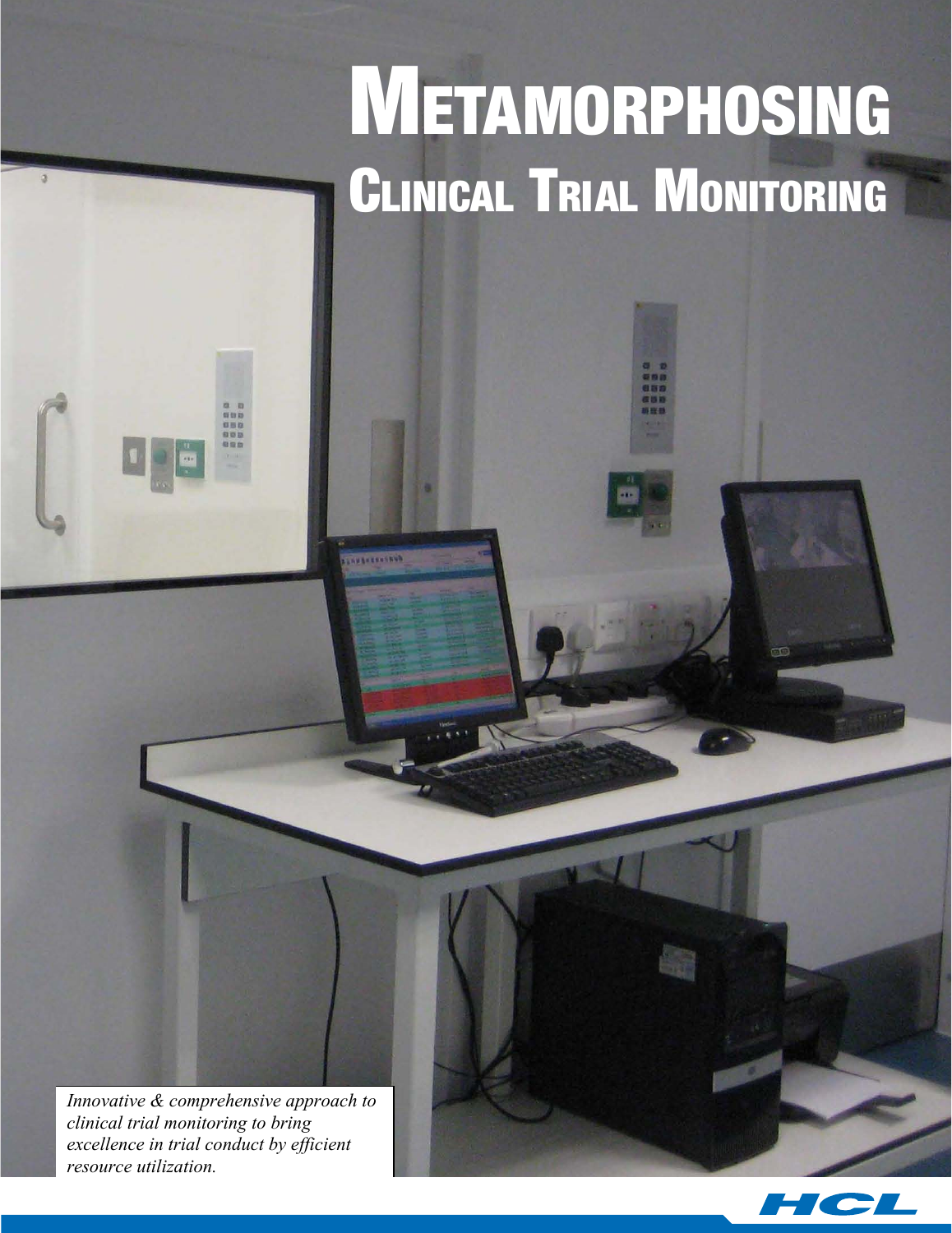### Revolutionising Approach

#### Industry Perspective

Over the last decade, pharmaceutical industry is experiencing a steep decline in R&D productivity. Even though the R&D spend has tripled, the number of new drugs approved by FDA have reduced to 30%, thus increasing the pressure on pharmaceutical industry to bring in efficiencies in every process.

Clinical Trial monitoring is a major cost component in the conduct of clinical trials. To overcome the challenges of the current industry practices in monitoring, FDA has released new draft guidance to help sponsors in developing and adopting a combination of monitoring strategies.

"No single approach to monitoring is appropriate or necessary for every clinical trial" - USFDA

HCL offers Remote Central Monitoring (RCM), a solution to pharmaceutical industry in revolutionising the trial conduct in clinical site monitoring space. It is an innovative approach to clinical trial monitoring encompassing remote monitoring, risk based/ targeted monitoring, adaptive monitoring and onsite monitoring.

#### **HCL SOLUTION**

Our solution enables process efficiencies and efficient resource utilization. Onsite monitors, the front line support for clinical trials, focus on strategic activities that require high touch. In RCM, our central team of remote monitors work in collaboration with global onsite monitors to complete the monitoring tasks and perform real time data review and analysis.

While the Risk-based monitoring targets the poor performing sites for intense monitoring and reduces the

monitoring visits to good performing sites, Remote Central Monitoring is all about performing the monitoring activities remotely from a central location where CRA's will have access to the source documents of the investigative sites from a central repository. HCL offers Remote Central Monitoring enabled with robust platform and experienced resources.

Our expert committee panel monitors the data flowing from various sites across the world on a continuous basis and evaluates the quality of data and integrity. HCL leverages its CRO experience, technology expertise, backed by the integrated global delivery model and back office process rigor to offer this transforming solution.